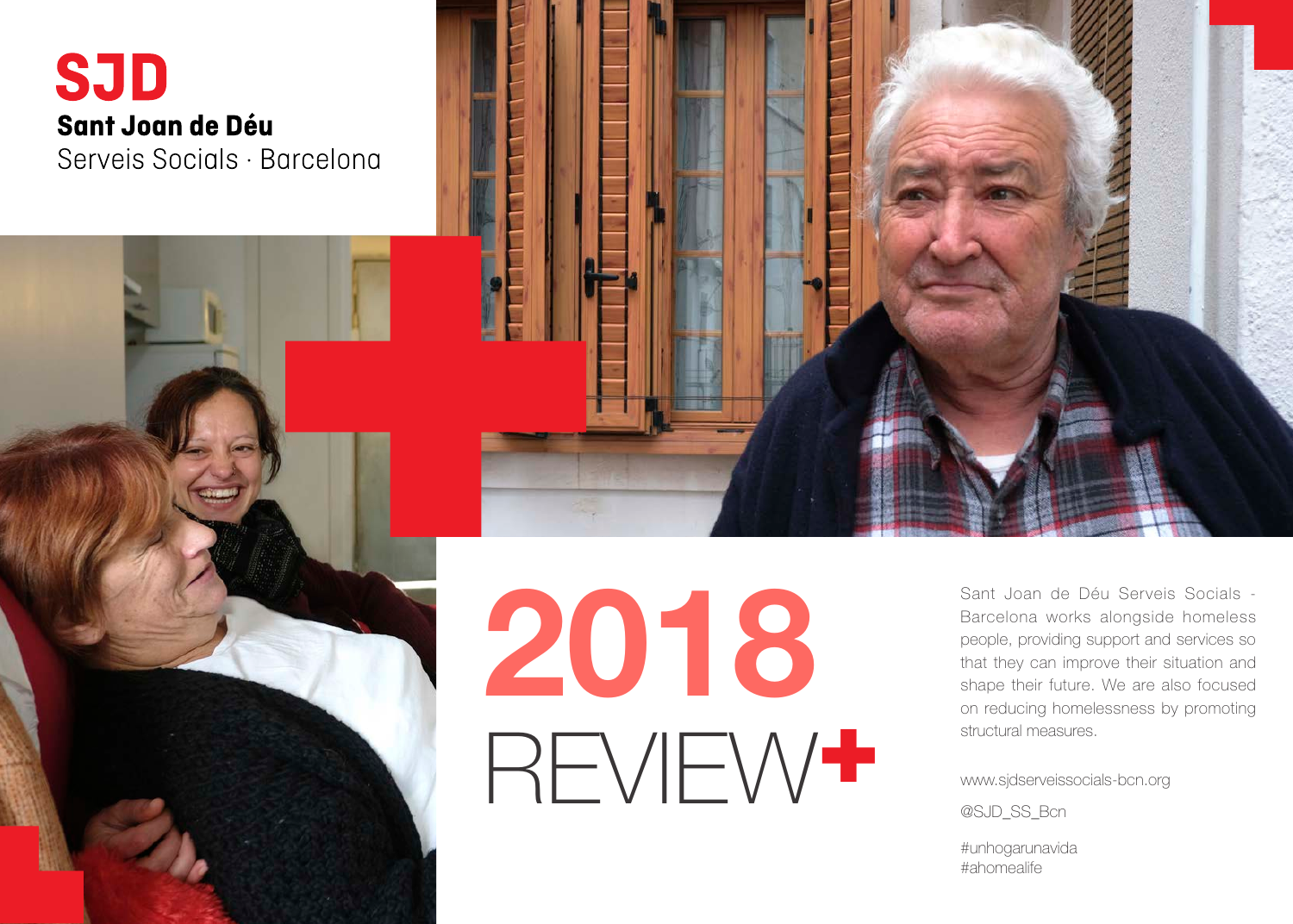## SUPPORT TO HELP PEOPLE FIND THE KEY TO THEIR LIVES

Every day we provide multi-faceted services and individual support for **265** people facing poverty and social exclusion.



| <b>Multi-faceted services</b> |  |
|-------------------------------|--|
|-------------------------------|--|





- **61.5%** aged 41 to 60
- **42%** Spanish nationality

**17%** EU residents

**41%** non-EU residents

**Staff and volunteers "are with you in every decision you take… I can say they have helped me in every area of my life, not only with employment". Jesús C.**

**493** service users in 2018. **45%** of people have a job when they stop receiving SJD SS BCN support.



**38%** of people who start receiving SJD SS BCN support are considered poor workers (they have a job, but can't afford housing).

We work in cooperation with other organisations –Barcelona Activa, Probens, *Feina amb Cor* of Càritas Barcelona, Fundació Formació i Treball, Fundació Mambré and Employment Services of Barcelona Municipality – with the aim of improving job prospects.

**Finding a job can be a solution to leaving homelessness behind, but not the only one.**

**74%** of people end their support process with an income.



Of these earnings:

**> 50%** is job income.

The rest are subsidies and benefits.

**Earning a sufficient monthly income dignifies life and makes people active individuals.**

**66%** manage to improve their housing situation. **47%** of these access housing.



Of these:

**60.2%** live in sub-tenancy rooms.

**23<sup>%</sup>** with their family.

**16.8%** rented flat in their name.

**"Now I'm fine. I live in a small village, in a house with three bedrooms and a garage. Now I can prepare my own food every day".**

**Vicenç J.**

**Professional support improves job and income prospects.**

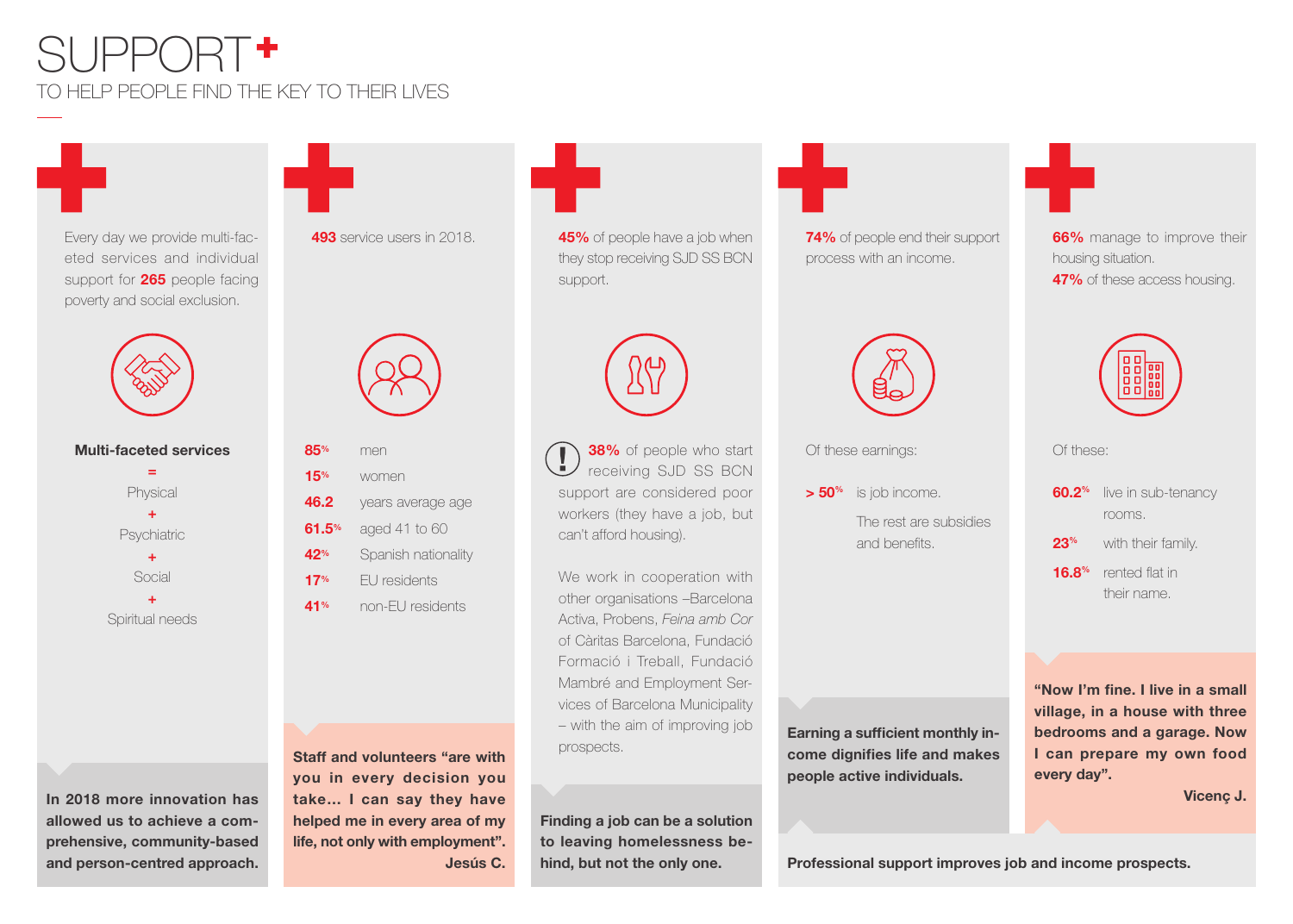

Over time, **Antonio** has recovered from his depression, has saved money from the benefit he earns for people over 55 -and later his early retirement pension- has rented a flat, has found a partner and has been able to restore his social relations. He is slowly recuperating the relationship with his children.

**Elena** has lived for some months in a supported accommodation centre and in training flats, where she has been able to stabilise her life after living on the street. After 6 months in a shared flat she found a job and now lives independently thanks to the Housing First – homes programme. She has settled down and regained control of her life again.

**Abderrahim** has found a stable job in a well-known clothes company, after living on the street and having several precarious jobs one after the other. Now he earns a wage, pays his rent and lives independently.

**Silvia** is nearly 60 and has managed to access a shared flat. From that very moment her character has changed, she looks happier, has become more sociable and has improved her autonomy.

**Rodrigo** has got to know his social rights thanks to the support he's received. He has been able to sort out the benefits he was owed due to his partial disability and has found a part-time job as a security guard. After some months working he has been promoted and he now helps homeless people find a job. He lives independently in a rented flat.



**\*** Real stories. The names have been changed to protect the individuals' privacy.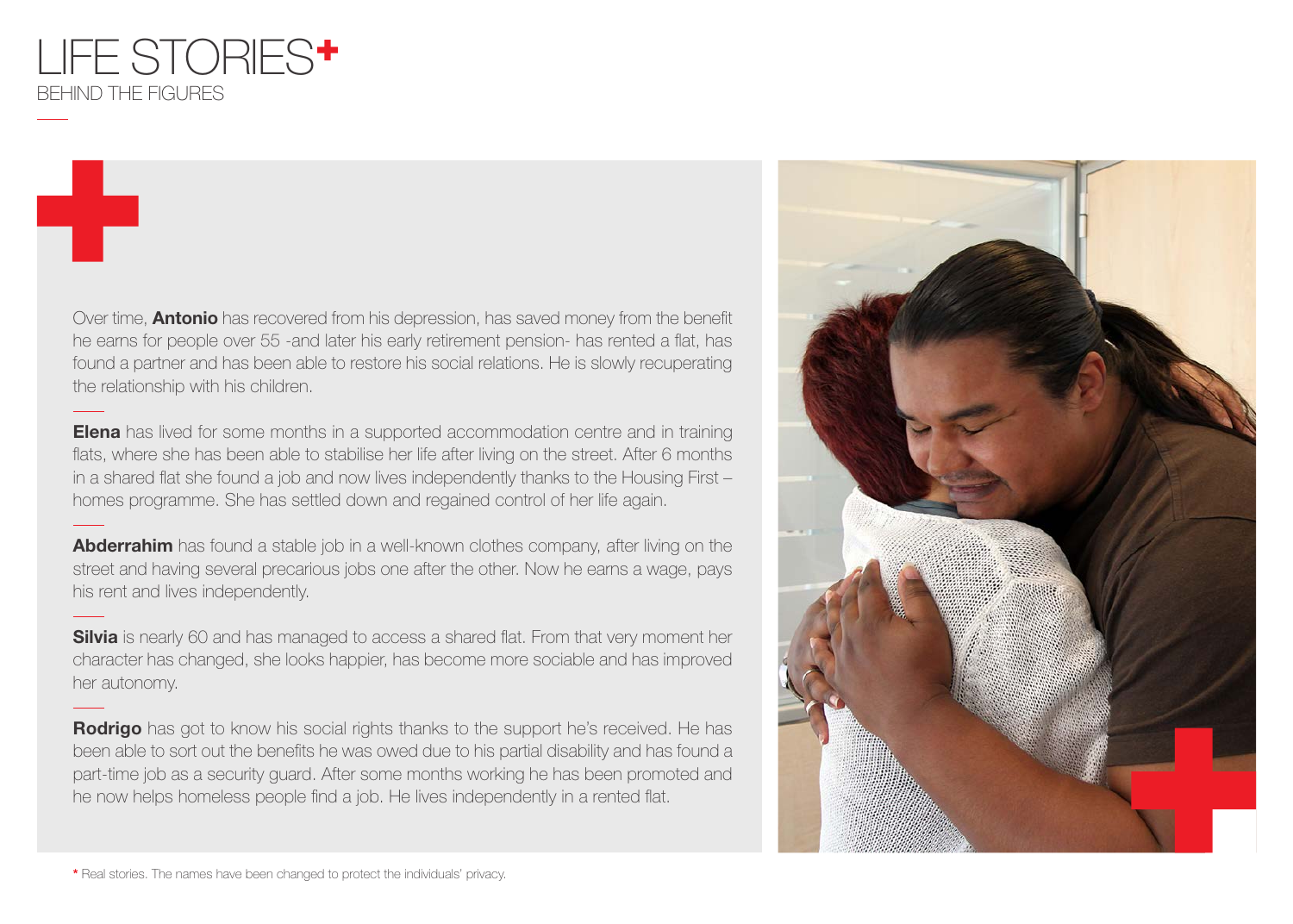# PROGRAMMES<sup>+</sup>

MADE TO MEASURE. **265** SERVICE USERS EVERY DAY IN **6** PROGRAMMES

![](_page_3_Figure_2.jpeg)

**In 2018 we have expanded the housing programmes:** more places, expansion of the housing first model and geographical area widened with the opening of new housing resources outside the Barcelona metropolitan area.

We support people 245 days on average. Difficulties in accessing housing are still increasingly challenging which, along with the rise of paperwork when applying for benefits or subsidies, delays clients leaving supported accommodation centres or training flats, despite having improved their job situation and receiving income.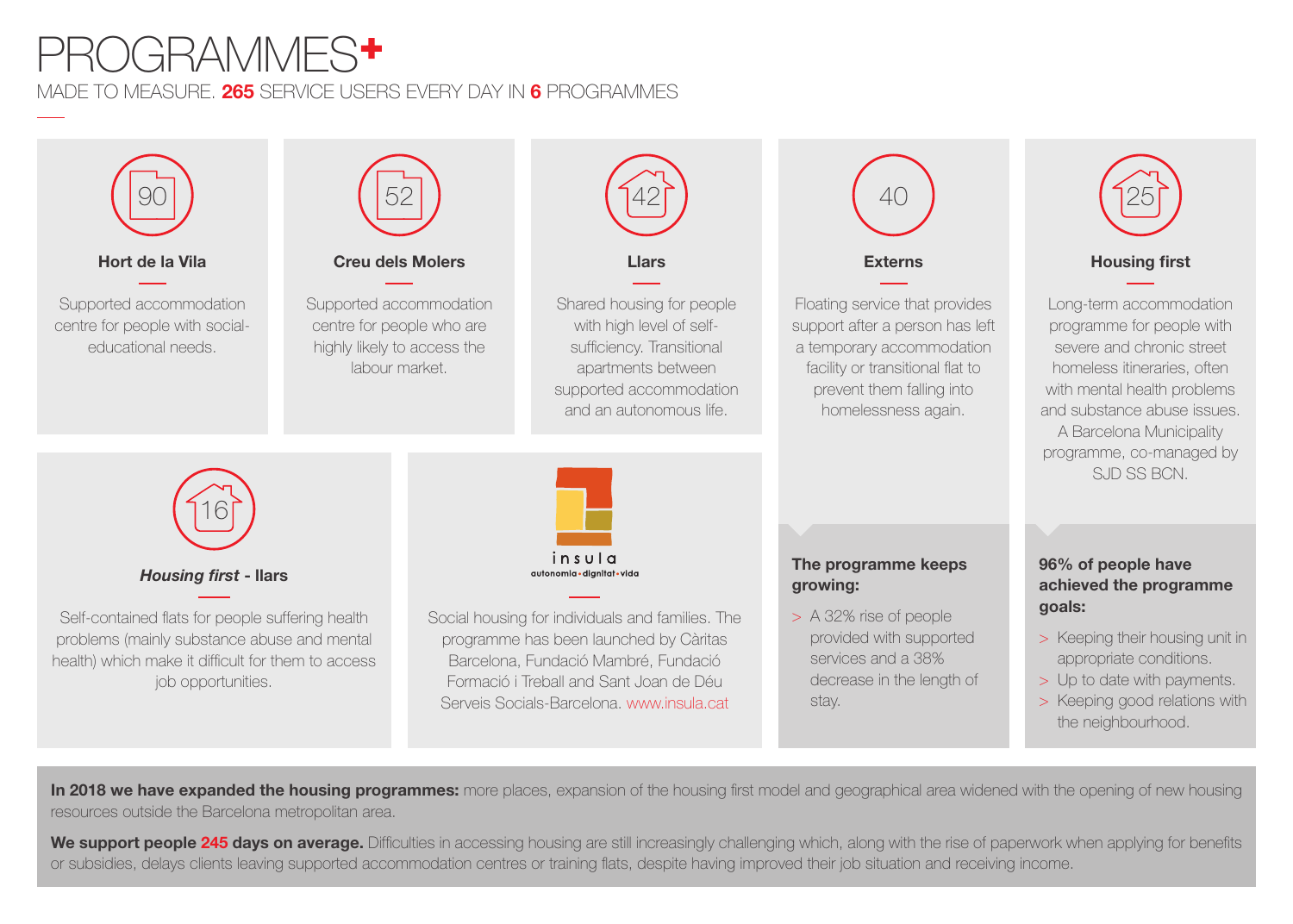# COMMUNITY TRANSPARENCY

#### **NETWORK**

AAVV Sarrià, Barcelona Activa, Barris en dansa, Bona Voluntat en Acció, Cafè Orlandai, Casa Orlandai, Centre d'Acollida Assís, Els Blaus Hiking Centre, Dr. Estivill Clinic, Coordinadora d'Entitats del Poble-sec, Economia Social i Solidària, Oak House School, Thuya School, Espai Gardenyes, De Castro Pharmacy, Feina amb Cor, Fundació Formació i Treball, Fundació Mambré, GFS Opticians, Meridiana Laboral, Pla comunitari Poble Sec, Psicòlegs sense fronteres, Servei Solidari, Solidança, Sport Salus, Teatre de Sarrià/ Sant Vicenç de Sarrià Parochial Centre and XAPSLL (Network of Attention to Homeless People).

- **63** professionals.
- **17** substitutes. **12** interns.
- **84** volunteers.

The number of staff members and volunteers has risen, as the organisation has grown and support services have improved.

**TEAMWORK**

Volunteers:

- > Accompany service users throughout their recovery process.
- > Give support to the services provided.
- > Carry out training activities.
- > Organise leisure activities.

### **SOLIDARITY**

We promote ties with partner companies:

- > Moventia and TRAM provide 60,000€ to pay transport expenses of service users.
- > Alfa Consulting offers free professional services.
- > Sant Joan de Déu Obra Social provides funds for our social projects.
- > Nomo group employs our programme service users.
- > "La Soci", La Caixa association, organises corporate volunteering activities.
- > Cione Ruta de la Luz Foundation offers sight tests and provides new glasses for people in vulnerable situations.

#### **RAISING AWARENESS**

*Escola Amiga* **programme:** 29 school talks have been carried out, 2 of which are part of the training and services programme. More than 1,050 students from 22 school centres have participated.

We encourage citizen mobilisation **Magic Line**: www.magiclinesjd.org

![](_page_4_Picture_25.jpeg)

We share information and good practices aimed at innovating and improving services and promoting political change, along with FEANTSA (European Federation of National Associations Working with the Homeless), ECAS (Catalan Entities of Social Action), Housing First Hub, Taula del Tercer Sector and the Open University of Catalonia.

### **COMMUNITY**

We participate in community fairs and social entities' events in the areas of Poble Sec and Sarrià, Barcelona. We organise discussion panels focused on knowing the reality of homeless people and other awareness activities. We let other entities and partner institutions use our facilities.

![](_page_4_Figure_29.jpeg)

#### **To ensure**

that the person finds the key to his/her life and can:

- > Live in a housing unit.
- > Have his own income to live independently.
- > Restore family bonds or build a social network.
- > Have emotional balance, improve self-esteem and motivation.
- > Have a job.
- > Access healthcare services to improve health and normalise his/her life.
- $+$  We make possible awareness and communication to draw attention to homelessness 61,500 €
- $\bullet$  We encourage + advocacy to improve social policies 49,200  $\epsilon$
- $\div$  We attract more volunteers to build solidarity 35,500  $\epsilon$

![](_page_4_Picture_41.jpeg)

Our accounts are audited and we are accredited with

**"Being a volunteer makes you feel part of an almost revolutionary process of reverting some of the leading social values and creating some others that make a more human society".**